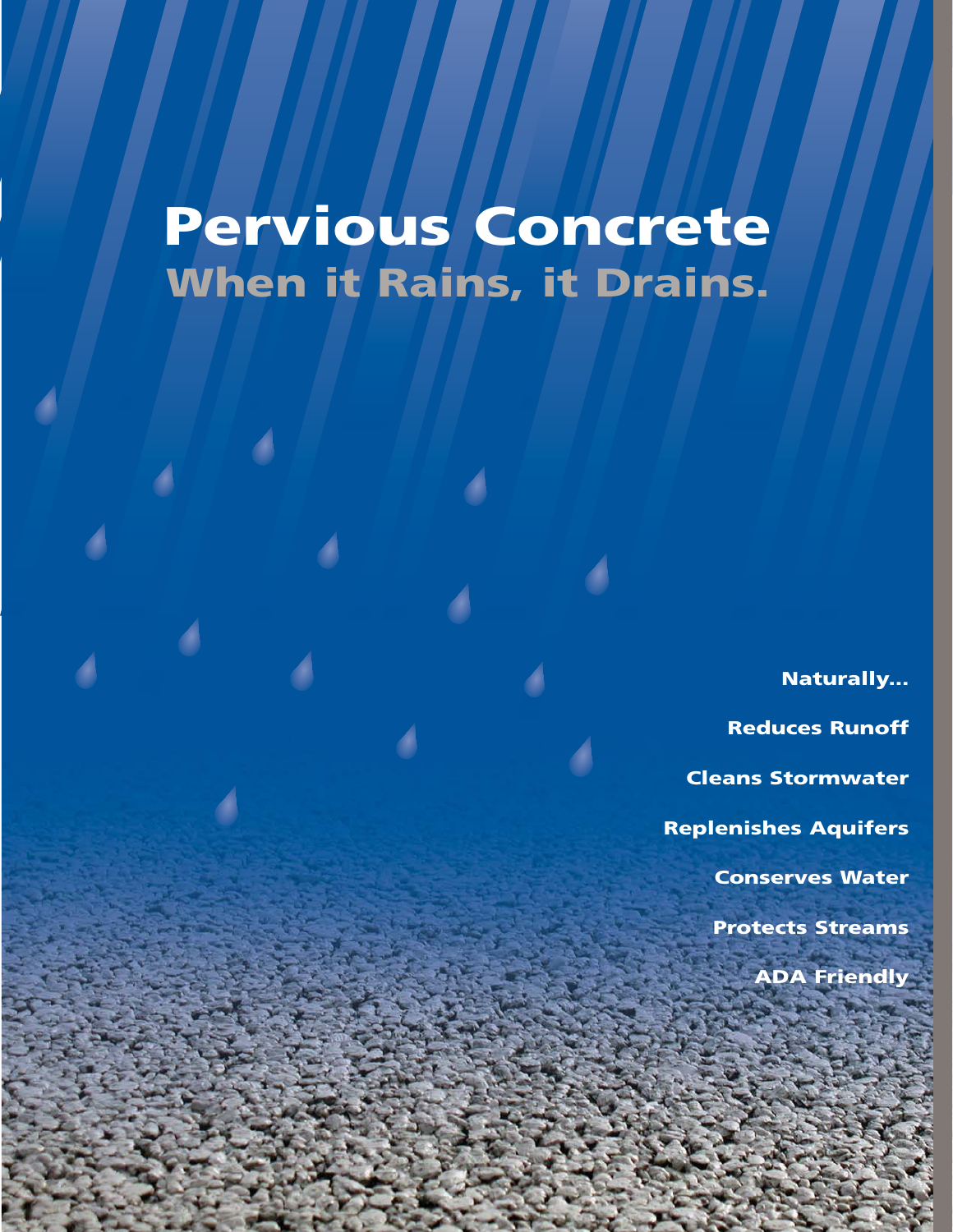







### **Pervious Concrete: The Natural Choice**

It's tough to balance the demand for development with the need to preserve our natural resources. However, this balance becomes easy to achieve when you construct parking lots using pervious concrete.

Pervious concrete is a mix of coarse aggregate, cement, water, and little to no sand. Also known as "no-fines" or porous concrete, this mixture creates an open-cell structure, allowing rainwater to filter through to underlying soil. By modeling natural ground cover, pervious concrete is an excellent choice for stormwater management.

#### **Pervious Concrete: The Environmentally Sound Choice**

According to the United States Environmental Protection Agency (EPA), stormwater runoff can send as much as 90% of the pollutants—such as oil and other hydrocarbon liquids found on the surface of traditional parking lots—directly into our rivers and streams. The EPA now requires state and local governments to implement measures to reduce and improve the overall quality of stormwater runoff in an effort to address this important pollution problem. Pervious concrete has been recognized by the EPA as a best management practice (BMP) to address this most vital environmental concern. The open-cell structure of pervious concrete provides a medium for aerobic bacteria that break down many of the pollutants that seep from parked cars.

Pervious concrete also contributes to enhanced air quality by lowering atmospheric heating through lighter color and lower density, decreasing the impact of heat island effects. The heat island effect occurs when tree-covered areas are replaced with dark pavement surfaces, and is characterized by up to a 12-degree average temperature increase between an urban area and its surrounding countryside. This heat island effect increases ground level ozone production by as much as 30%.

Concrete surfaces, both pervious and conventional, have a much higher albedo a measure of reflectance—than competitive paving materials. Specifications requiring a minimum surface albedo are becoming increasingly popular. The inherently light color of concrete naturally reflects heat and light. *Studies have shown as much as a 30% savings in lighting costs over other pavement types due to concrete pavement's reflectivity.*

### **Pervious Concrete: The Smart Business Choice**

Using pervious concrete pavement in your parking lot can reduce the need for large detention ponds because the pavement acts as a detention area. Parking lot owners will spend fewer dollars on labor, construction and maintenance of detention ponds, skimmers, pumps, drainage pipes, and other stormwater management systems. Expensive irrigation systems can also be downsized or eliminated.

A pervious concrete parking lot will help reduce demands upon sewer systems. Today, many government agencies are now implementing stormwater impact fees for all impervious areas. Pervious concrete can reduce these fees for the property owner.

Developers are using pervious concrete for parking lots to increase utilization of commercial properties. The land ordinarily devoted to costly stormwater management practices or compliance with maximum impervious area ordinances can now be developed or preserved, enhancing the bottom line.

Pervious concrete is a durable material—parking areas properly designed and constructed will last 20-40 years with little or no maintenance. Thus concrete, conventional or pervious, is widely recognized as the lowest life cycle cost option available for paving.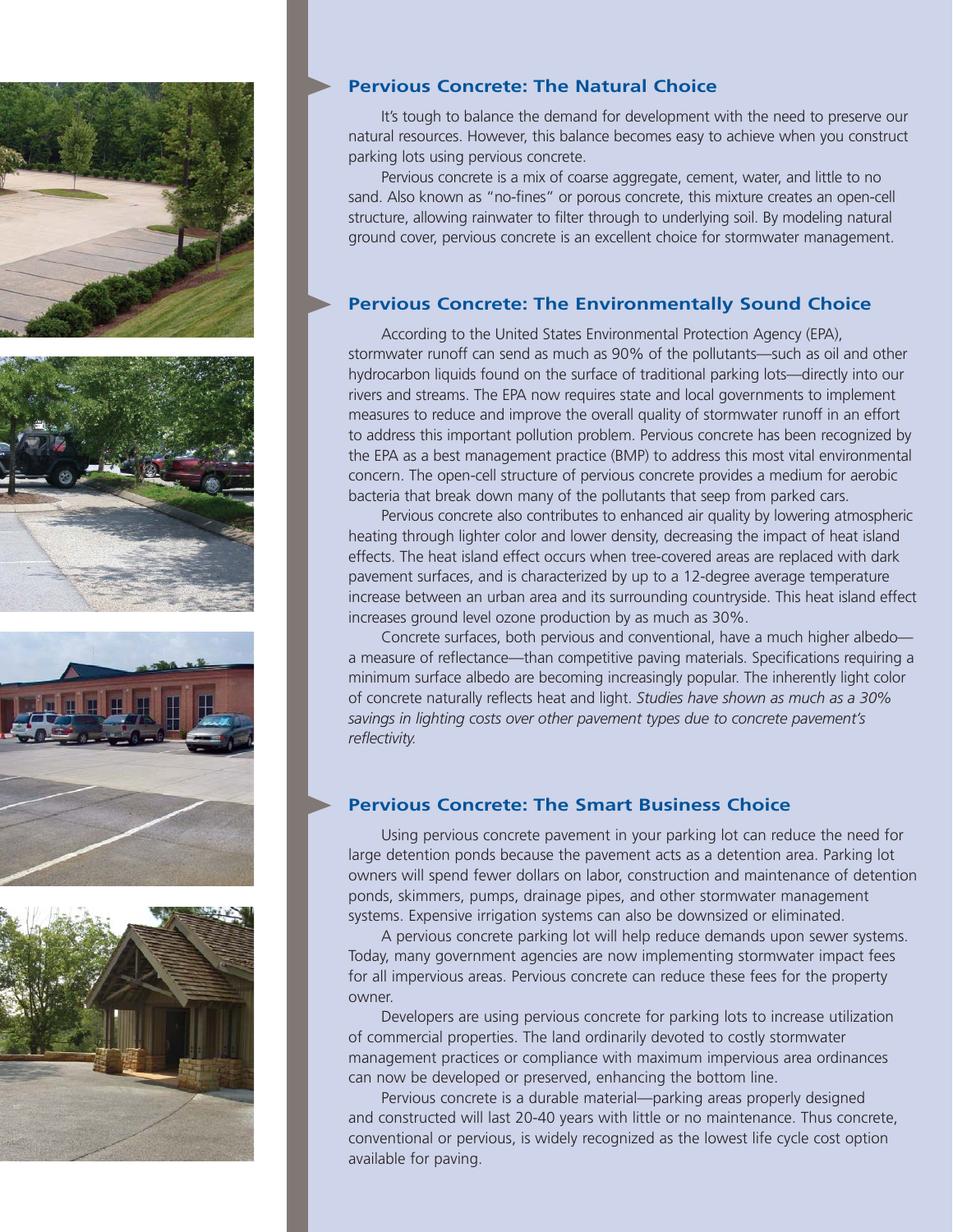# **Benefits of Pervious Concrete**

**Reduces stormwater runoff** 

**Eliminates the need for detention ponds and other costly stormwater management practices**

**Replenishes water tables and aquifers**

**Allows for more efficient land development**

**Minimizes flash flooding and standing water**

**Prevents warm and polluted water from entering our streams**

**Mitigates surface pollutants**

**The best application for pervious concrete is parking lots.**

# **When it Rains, it Drains.**

**Stormwater runoff occurs when rain falls. This runoff causes increased pollution in rivers and streams, flash floods, and loss of rainwater that could otherwise replenish water tables and aquifers. Pervious concrete has a 15-25% void structure and allows 3–8 gallons of water per minute to pass through each square foot — accounting for far more than is generated during most rain events. Pervious** 

**concrete puts rainwater back in the ground where it belongs.**